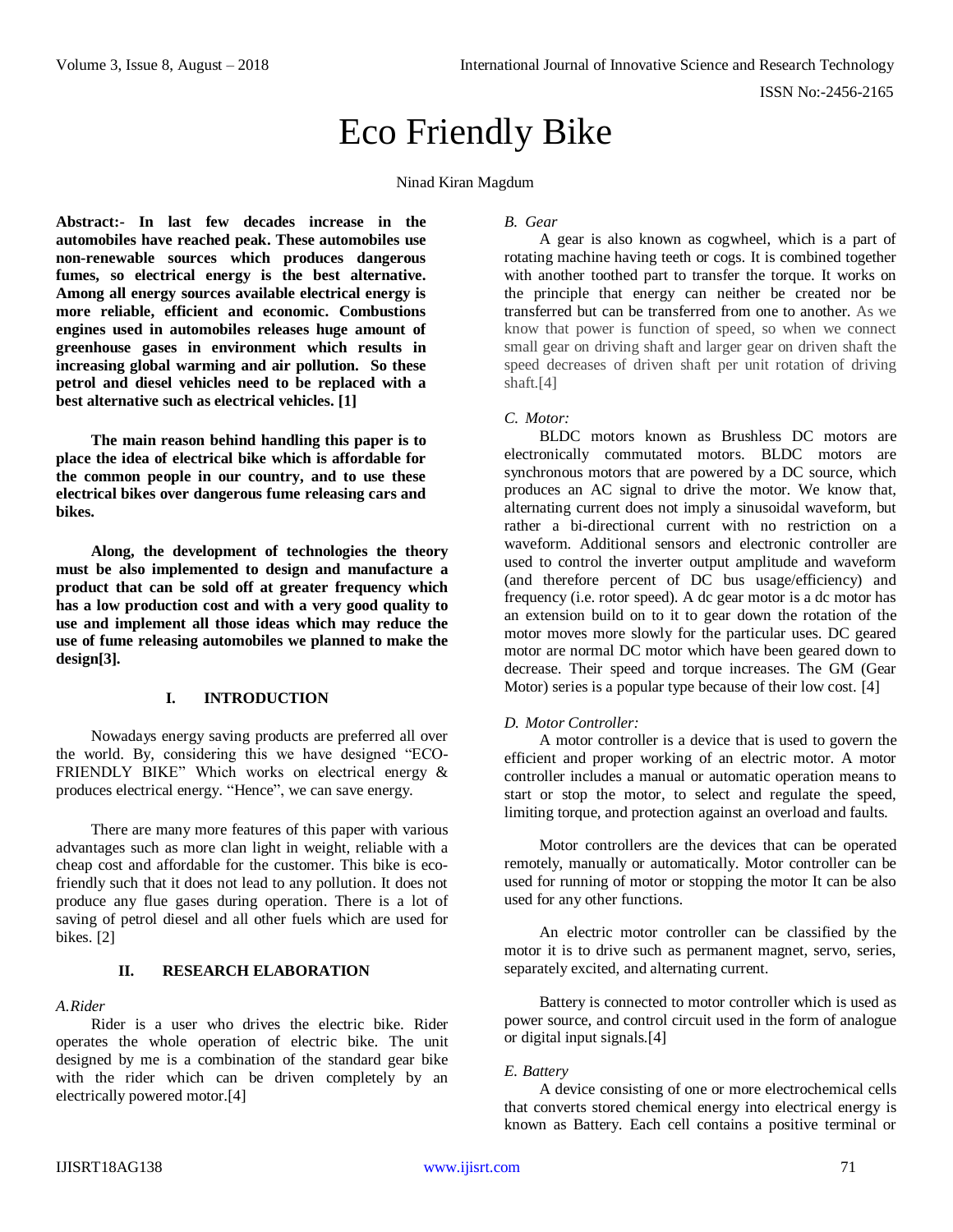ISSN No:-2456-2165

anode and negative terminal or cathode. Electrolytes allow ions to move between the electrodes and terminals, which allows current to flow out of the battery to perform work.

#### *F. Battery Charger*

A device used to put energy into or to charge a secondary cell or rechargeable battery by forcing an electric current through it is called as Battery charger.

## **III. WORKING OF ECO-FRIENDLY BIKE**

In this paper, we will use BLDC Motor which works on 48 volt DC supply. In this bike we can charge the batteries initially with an external charger or can use paddles for driving the bike and charging the batteries. Then we can use this battery power to run the motor. So this charge is given to the motor. After this, motor drive is transmitted through chain drive given to the rear wheel of bike and required torque is obtained by using gear drive. To control the speed of BLDC motor we have used a controller.

Generators are placed in front and rear wheel which produce 3 phase electrical energy. This 3 phase energy is converted to DC via 1 phase converters and all other kits like bridge rectifiers. This DC supply is given to the battery which charges the motor. Here two 48 volt DC battery sets are used. When First battery set is giving supply to motor, Simultaneously Second battery set charges from Front wheel and rear wheel. When First battery gets completely discharged, then change over switch switches to the second battery. Means now the First battery is charging & second battery is giving supply to the bike. So the bike runs now continuously. [4]

#### BLOCK DIAGRAM



# **IV. APPLICATION**

- It can be used in regular uses too
- It can be used in industries
- It can be used for agricultural purpose
- It can be used for long distance travelling

## **V. ADVANTAGES OF PAPER**

- This bike is more clean an easy to use
- It does not need any type of fuel for its operation like petrol, diesel
- Cost of the bike is very less
- This bike can be used anywhere
- It is a self-powered bike
- It does not create any pollution
- It is more efficient with a higher speed It has more capacity
- It is smooth in running

#### **VI. LOSSES**

There are more losses in new tire because there is more mass in the fread block. Road type can affect the bike's speed. The region having  $10^{\circ}5$ -10<sup> $\circ$ 8</sup> Hz Tan  $\delta$  is very beneficial for wet skid performance in tread blocks. Side and thread have less losses at high pressure. [6]

#### *Rolling Losses*

Pure natural rubbes has low modulus of Elasticity & very low Dissipation Factor & Loss tangent or Loss Angle lower than 0.1. There is addition of some materials to reduce ageing. There is a protection belt layer inside tire tread made